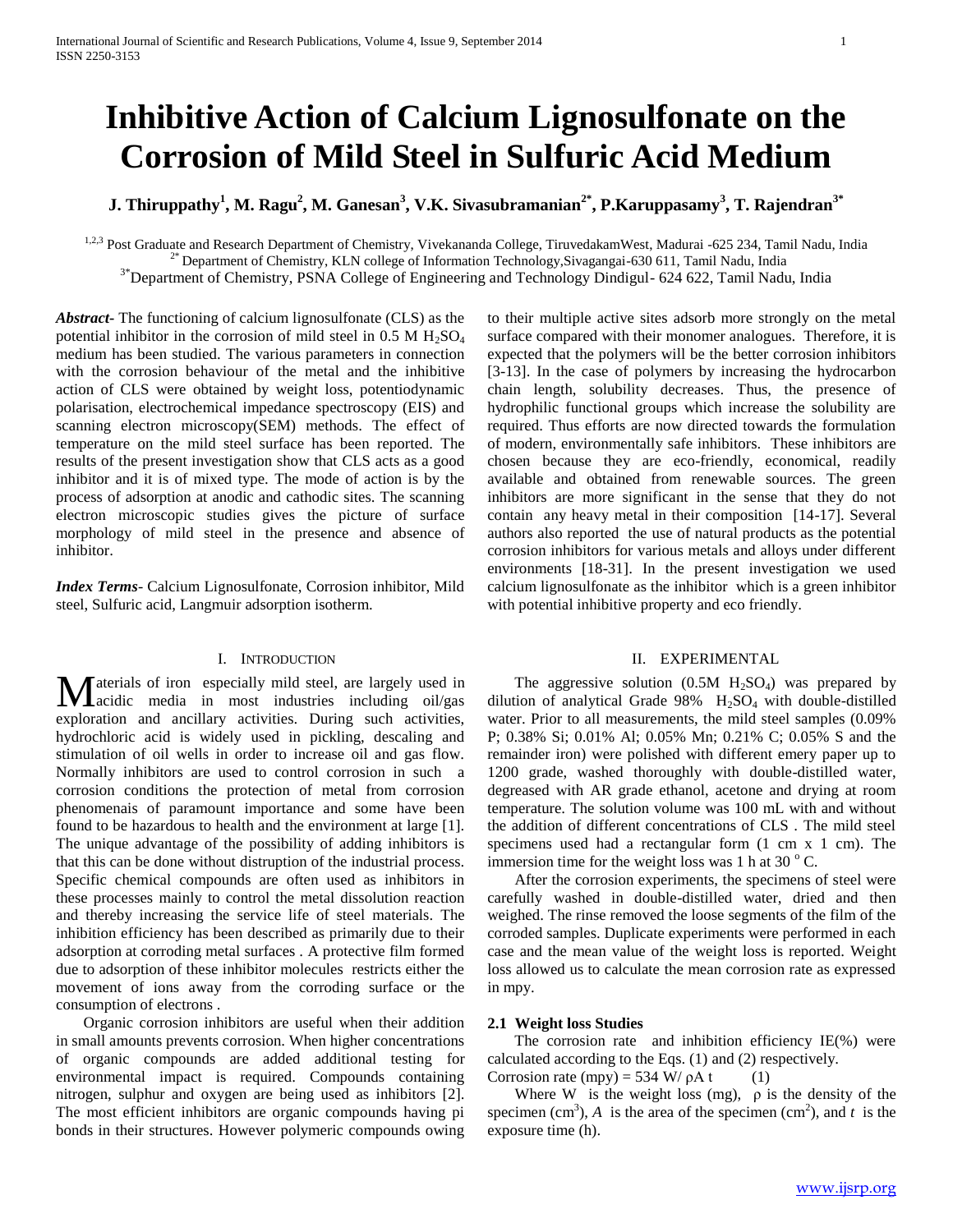International Journal of Scientific and Research Publications, Volume 4, Issue 9, September 2014 2 ISSN 2250-3153

 $\text{IE%} = \text{CR}^{\circ} \text{-CR} \times 100$  (2)  $CR^{\circ}$ 

CR<sup>o</sup>- Average weight loss without inhibitor, CR- Average weight loss with inhibitor

## **2.2 Preparation of the CLS**

 Calcium lignosulfonate is an amorphous material obtained from the sulfite pulping of softwood. The lignin framework is a sulfonated random polymer of three aromatic alcohols: coniferylalcohol, *p*-coumaryl alcohol, and sinapyl alcohol, of which coniferylalcohol is the principal unit. After completion of the pulping, the water-soluble calcium lignosulfonate is separated from the cellulose, purified (ultrafiltration), and acidified. The recovered material is evaporated and spray dried. The commercial product has a weight average molecular weight range of 40,000 to 65,000. It is purchased from Lanxess india private limited. It is obtained as a powder form and it is soluble in water.





**Figure 1 Molecular structure of Calcium Lignosulfonate**





 Infrared spectrum of SLS was taken in KBr pellet form in the region  $400$ -  $4000 \text{ cm}^{-1}$ . The characteristic IR absorption bands of SLS are as follows: a broad band at  $3423$  cm<sup>-1</sup> is attributed to stretching vibrations of O-H groups, the band at  $1043$  cm<sup>-1</sup> is due to ether linkage group, the band at 1385 cm<sup>-1</sup> is due to  $(-CH_3)$  linkage group, the band at 1214 cm<sup>-1</sup> corresponds to plane bending vibrations of O-H groups.

### III. WEIGHT LOSS METHOD

# **Table 1 Variation of inhibition efficiency and surface coverage (θ) with different concentration of the inhibitor and at various temperatures**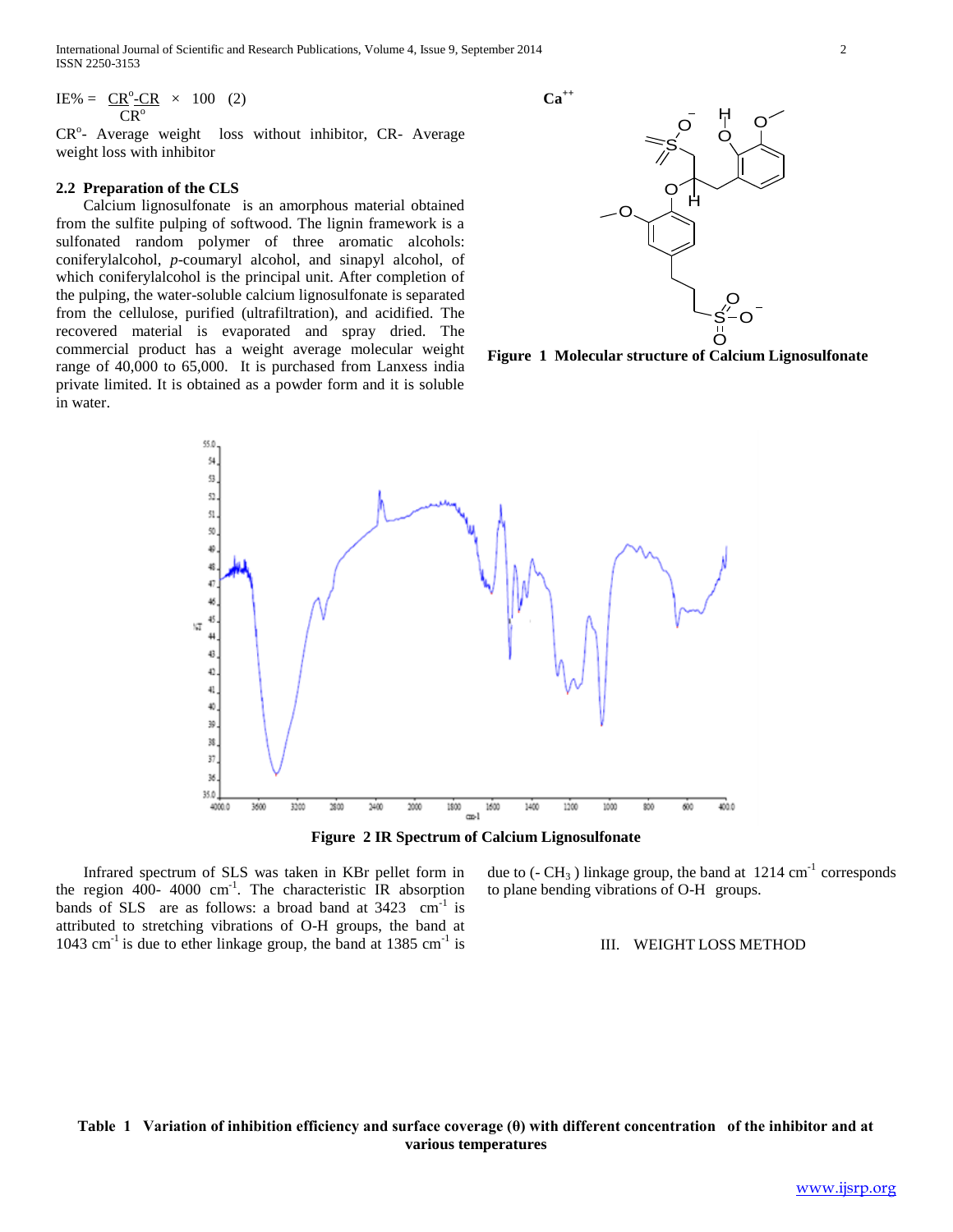| <b>InhibitorC</b><br>oncentrati<br>on<br>(V/V) | Inhibition efficiency $(\% )$ |      |      | Surface coverage $(\theta)$ |      |      |      |      | $C/\theta$ |       |       |       |
|------------------------------------------------|-------------------------------|------|------|-----------------------------|------|------|------|------|------------|-------|-------|-------|
|                                                | 303K                          | 313K | 323K | 333K                        | 303K | 313K | 323K | 333K | 303K       | 313K  | 323K  | 333K  |
| $\overline{2}$                                 | 52.3                          | 48.2 | 47.0 | 46.0                        | 0.52 | 0.48 | 0.47 | 0.46 | 3.80       | 4.20  | 4.30  | 4.34  |
| 6                                              | 58                            | 49.8 | 47.1 | 41.7                        | 0.58 | 0.49 | 0.47 | 0.41 | 10.34      | 12.24 | 12.76 | 14.63 |
| 10                                             | 61.6                          | 49.1 | 46.1 | 45.0                        | 0.61 | 0.49 | 0.46 | 0.45 | 16.4       | 20.50 | 21.7  | 22.2  |
| 14                                             | 73.8                          | 48.3 | 45.2 | 44.0                        | 0.72 | 0.48 | 0.45 | 0.44 | 18.97      | 29.20 | 31.1  | 31.8  |
| 18                                             | 88.4                          | 42   | 40.9 | 36                          | 0.88 | 0.42 | 0.40 | 0.36 | 20.3       | 42.85 | 45    | 50.00 |

 The data obtained from the conventional weight loss method is given in **Table 1.** It is inferred from the data that with the increasing concentration of the inhibitor the inhibition efficiency increases regularly at 303K. However at higher temperatures (313, 323, 333K) inhibition efficiency increases initially with increasing concentration of inhibitor and at later stage there is a decreasing trend (**Table 1, Figure 3**). This result shows that at higher temperatures the phenomenon of desorption predominates rather than adsorption and so there is decreasing inhibition efficiency.



## **Figure 3 Variation of Inhibition efficiency (%) with various concentrations of inhibitor at different temperatures 303K, 313K, 323K and 333K**

### IV. ADSORPTION ISOTHERM

 In the present investigation the values of **θ,** the degree of surface coverage is calculated at different concentrations by using the equation (3).

$$
\theta = (CR^{\circ} - CR) / CR^{\circ}
$$
 (3)

 $\theta$  – degree of surface coverage, CR<sup>O</sup>-average weight loss without inhibitor, CR- average weight loss with inhibitor.

 At lower temperature the surface coverage increases with rise in concentration of the inhibitor due to adsorption of the inhibitor on the metal surface. Nevertheless, at higher temperature the surface coverage decreases with reference to a particular concentration. To understand the nature of adsorption of the inhibitor on the metal surface, several adsorption isotherms are in handy to fit the experimental data.

Here the plot of  $C/\theta$  vs. C (Langmuir adsorption isotherm) at different temperatures (303, 313, 323, 333K) is given in **Figure 4** . The linear relationship indicates the present system obeys Langmuir adsorption isotherm which implies that the adsorption of the inhibitor results monolayer adsorption on the surface of the mild steel.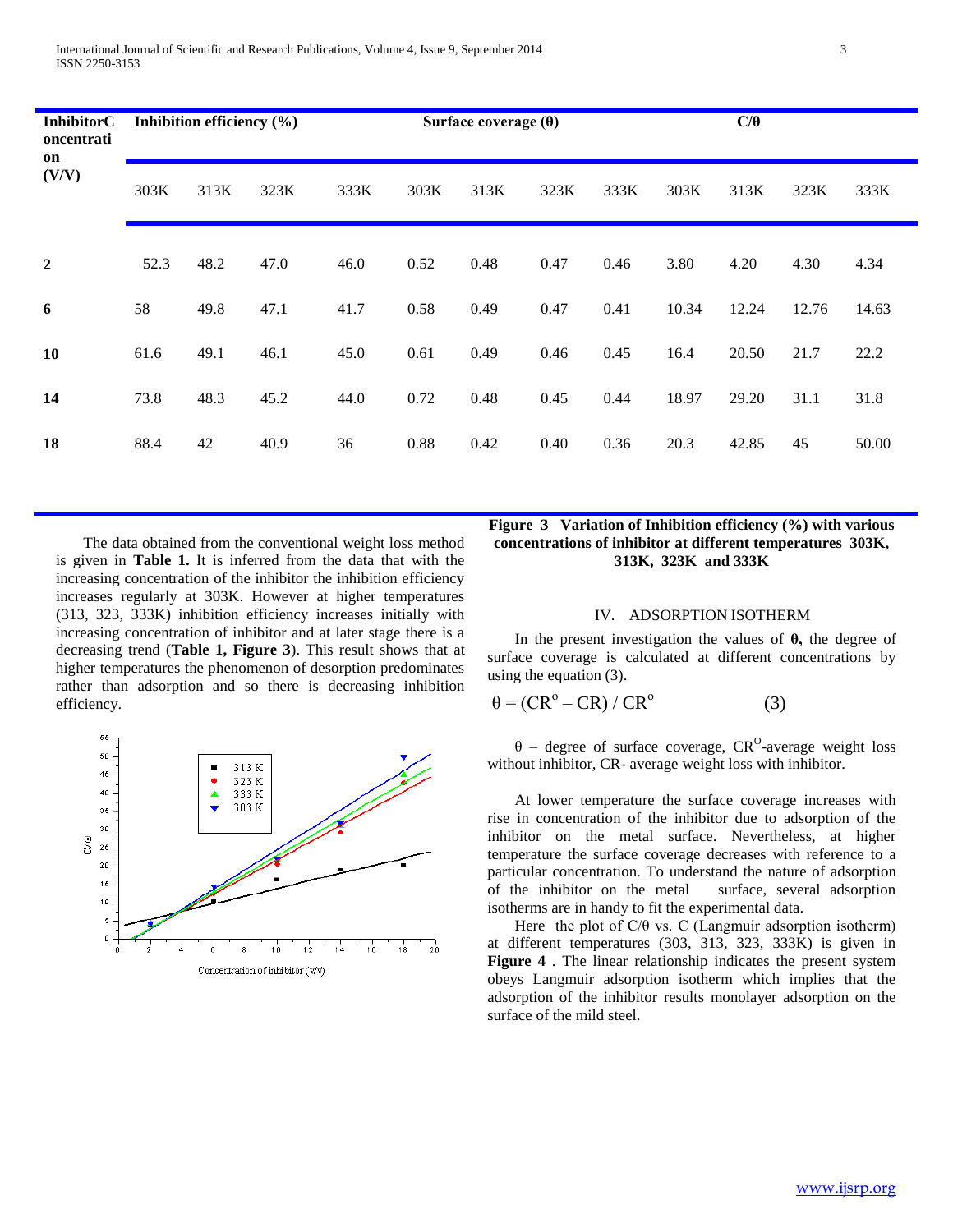

**Figure 4 Variation of C/θ vs. C at different temperatures**

# V. ELECTROCHEMICAL STUDIES

| $\mathbf C$           | $E_{corr}$ | $I_{corr}$                           | $\beta_c$ | $\beta$ <sub>a</sub> | $\mathbf{I}$   |
|-----------------------|------------|--------------------------------------|-----------|----------------------|----------------|
| $\frac{6}{100}$ (v/v) | (mv/SCE)   | $(10^{-3} \text{ mA/cm}^2)$ (mv/dec) |           | (mv/dec)             | $\frac{6}{10}$ |
|                       |            |                                      |           |                      |                |
| $\boldsymbol{0}$      | $-740$     | 7.78                                 | 5.73      | 6.54                 |                |
| $\overline{2}$        | $-734$     | 3.87                                 | 5.93      | 7.77                 | 50.25          |
| 6                     | $-723$     | 3.04                                 | 6.43      | 7.48                 | 60.92          |
| <b>10</b>             | $-740$     | 1.36                                 | 6.91      | 8.08                 | 82.51          |
| 14                    | $-756$     | 1.10                                 | 7.23      | 8.59                 | 85.86          |
| 18                    | $-763$     | 0.89                                 | 7.28      | 8.81                 | 88.56          |

**Table 2 Potentiodynamic parameters in different concentrations of CLS at 303 K**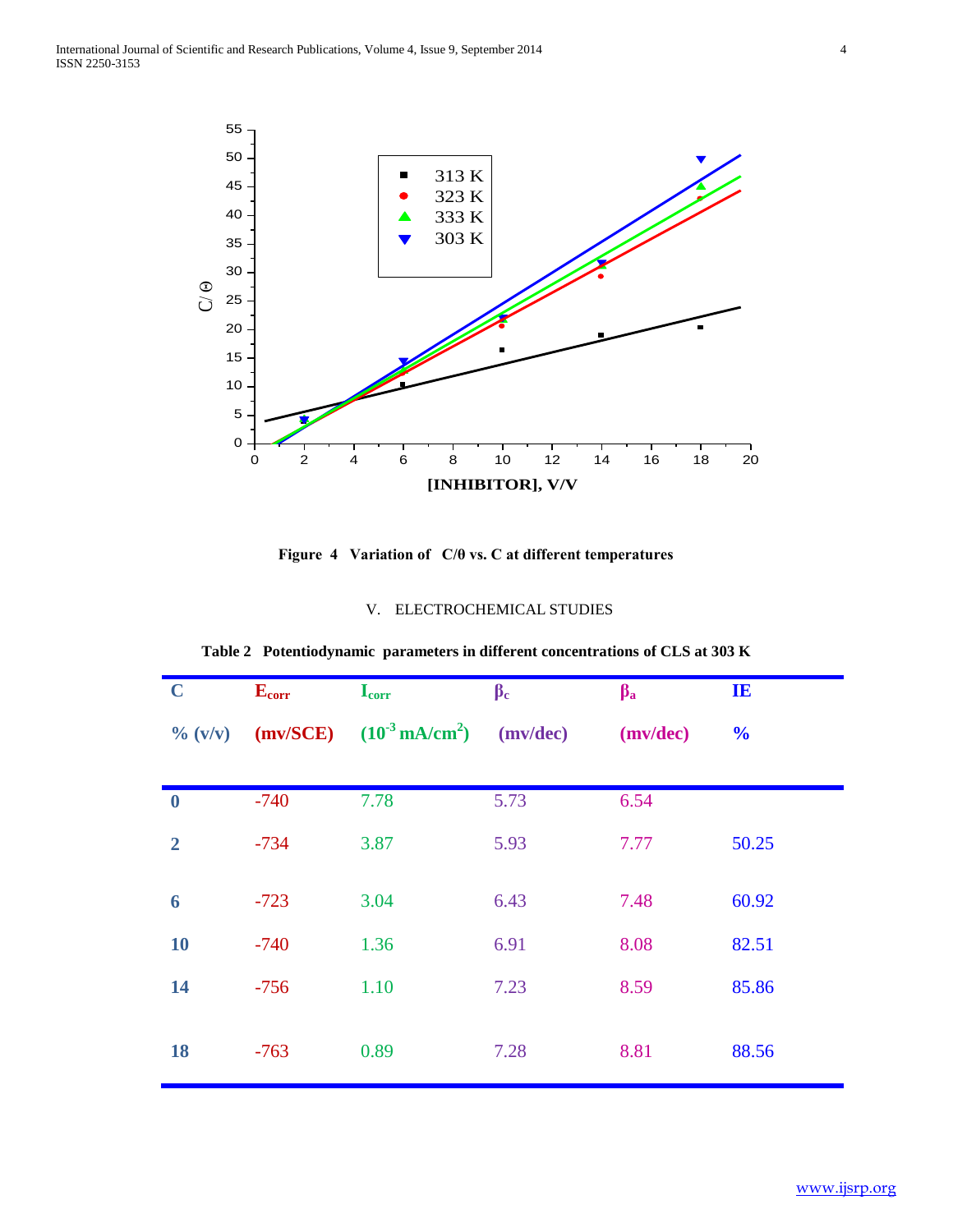Electrochemical measurements are performed in a conventional three electrode cell consisting of a mild steel working electrode (WE), platinum counter electrode (CE) and silver as the reference electrode. By using emery paper, these electrodes are degreased and dried at room temperature before used. The area of the working electrode is  $1 \text{ cm}^2$ . The current density (Icorr) curves obtained by extrapolation of the Tafel lines.

 Potentiodynamic polarization measurements were carried out for this system and the details are given **Table 2**. The kinetic parameters obtained by this method **Figure** 5 such as E<sub>corr</sub>, I<sub>corr</sub>, anodic and cathodic tafel slopes  $(\beta_a \& \beta_c)$  are given in **Table 2**. It is observed that with addition of increasing concentration of inhibitor the corrosion potential  $(E_{\text{corr}})$  shifts slightly towards the cathodic direction. For the blank, E<sub>corr</sub> is -740mV and at higher concentration of inhibitor 18 %( v/v) its value is -763 mV. These values indicate that there is a dismal effect on corrosion potential with increase in the concentration of the inhibitor. However there

is a progressive change in the values of anodic and cathodic Tafel slopes. This clearly shows that the mechanism of anodic dissolution of metal and cathodic hydrogen evolution steps are affected by the inhibitor. This shows that the inhibition is due to the adsorption of the inhibitor on the mild steel surface. The values of  $\beta_c$  and  $\beta_a$  show increasing trend indicating the inhibitive action is of mixed type**.** From the Potentiodynamic polarization measurements the inhibition efficiency is attained using the equation.

$$
IE\% = \frac{I_{corr} - I_{corr}(inhibitor)}{I_{corr}} \qquad x \qquad 100
$$
 (4)

Where  $I_{\text{corr}}$  and  $I_{\text{corr}}$  (inhibitor) are the values of corrosion current densities of mild steel without and with the inhibitor respectively. The inhibition efficiency increases with the increase in concentration of the inhibitor.



**Figure 5 Polarization curves of mild steel in 0.5 M H2SO<sup>4</sup> with and without CLS at various concentration.**

| $R_{ct}$<br>conc.<br>$\Omega$ cm <sup>2</sup><br>$\% (v/v)$ | $C_{\rm dl}$ $\mu$ F cm <sup>2</sup> | IE<br>$\frac{0}{0}$ |
|-------------------------------------------------------------|--------------------------------------|---------------------|
| 2.92<br>$\boldsymbol{0}$                                    | 5.45                                 |                     |
| 4.77<br>$\overline{2}$                                      | 3.33                                 | 38.87               |
| 6<br>5.32                                                   | 2.98                                 | 45.16               |
| 10<br>5.52                                                  | 2.88                                 | 47.09               |
| 10.31<br>14                                                 | 1.54                                 | 71.66               |
| 24.90<br>18                                                 | 0.53                                 | 88.27               |

**Table 3 Electrochemical impedance parameters at different concentrations of inhibitor**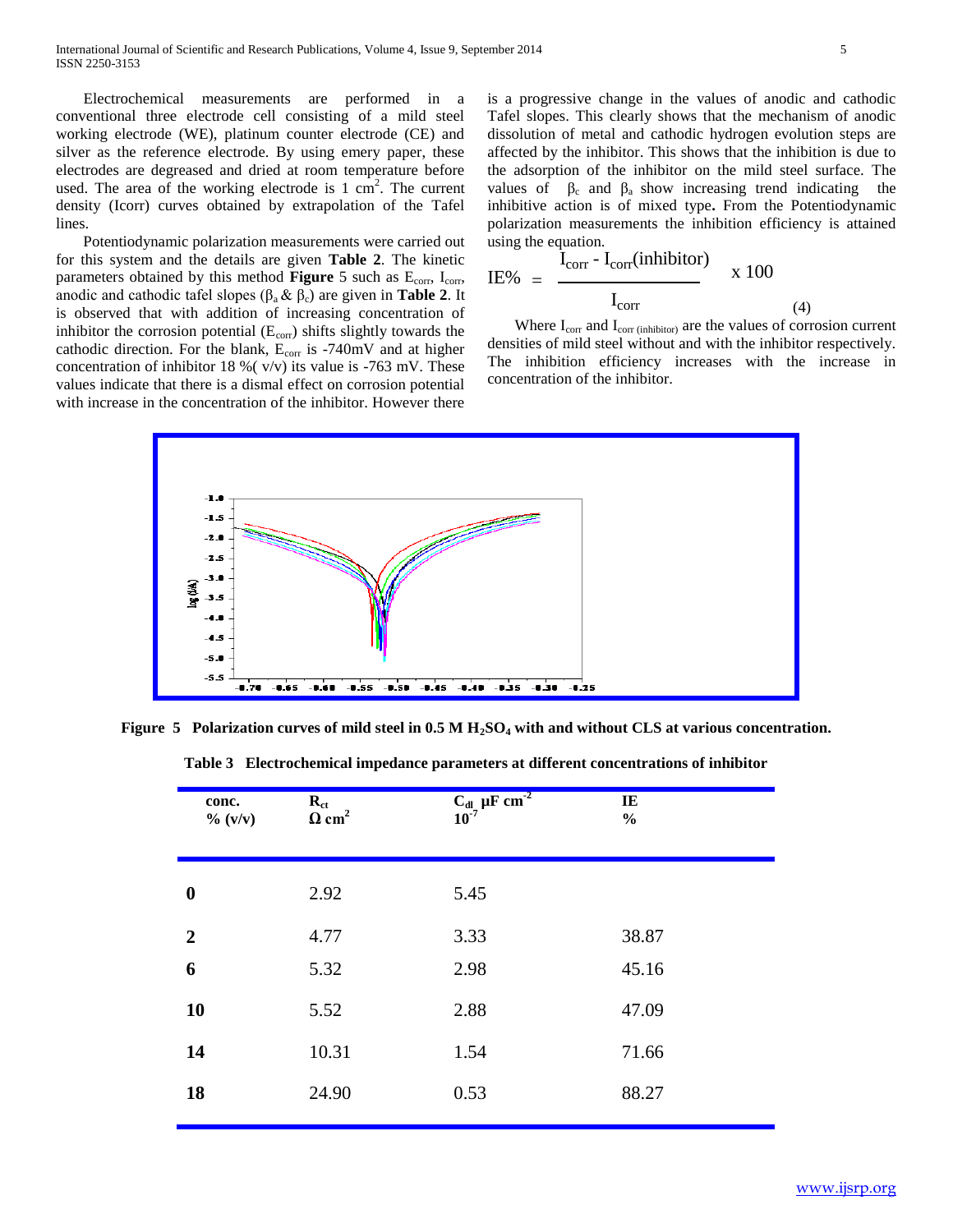Electrochemical impedance spectroscopy (EIS) studies were carried out in a frequency range of 100KHz to 10 MHz with amplitude of 10 mV using AC signals at open circuit potential

(OCP). The charge transfer resistance  $(R<sub>ct</sub>)$  values have been obtained from the diameter of semicircles of Nyquist plots.



## **Figure 6 Nyquist plots for mild steel immersed in 0.5 M H2SO4 solution without and with inhibitor at various concentrations**

 The effect of the inhibitor concentration on the impedance behaviour of mild steel in  $0.5 M H_2SO_4$  has been determined and the Nyquist plots are given in **Figure 6.** The impedance spectra show a single semicircle and as the concentration of inhibitor increases diameter of the semicircle increases. The results indicate that the  $R<sub>ct</sub>$  significantly increases with increase in concentration of inhibitor and  $C_{dl}$  tends to decrease. This decrease in  $C<sub>dl</sub>$  may be due to decrease in local dielectric constant and/or an increase in the thickness of protective layer at electrode surface which enhances the corrosion resistance of the mild steel. The increase in  $R_{ct}$  values is attributed to the formation of protective film at the metal-solution interface.

The double layer capacitance  $(C_{\rm dl})$  and the inhibition efficiency has been calculated by using the equations (5) and (6).

$$
C_{dl} = \frac{1}{2 \times 3.14 \times f_{max} \times R_{ct}}
$$
 (5)

$$
C_{dl}
$$
 – double layer capacitance,  $f_{max}$  frequency maximum,  $R_{ct}$  -charge transfer resistance

$$
I E \% = \frac{R_{ct} - R_{ct}^0}{R_{ct}} \times 100
$$

 $R_{ct}$  - charge transfer resistance with inhibitor,  $R_{ct}^{\circ}$  - charge transfer resistance without inhibitor

#### VI. SCANNING ELECTRON MICROSCOPY (SEM)

The mild steel specimen immersed in  $0.5M H<sub>2</sub>SO<sub>4</sub>$  for 3 hrs was taken out and washed with distilled water, dried and taken SEM micrograph. Similarly the mild steel specimen immersed in resin solution containing acid for 3 hrs was taken out, rinsed with double distilled water, dried and subjected to surface examination by scanning electron microscopy (SEM) using HITACHI S-3000H instrument.

(6)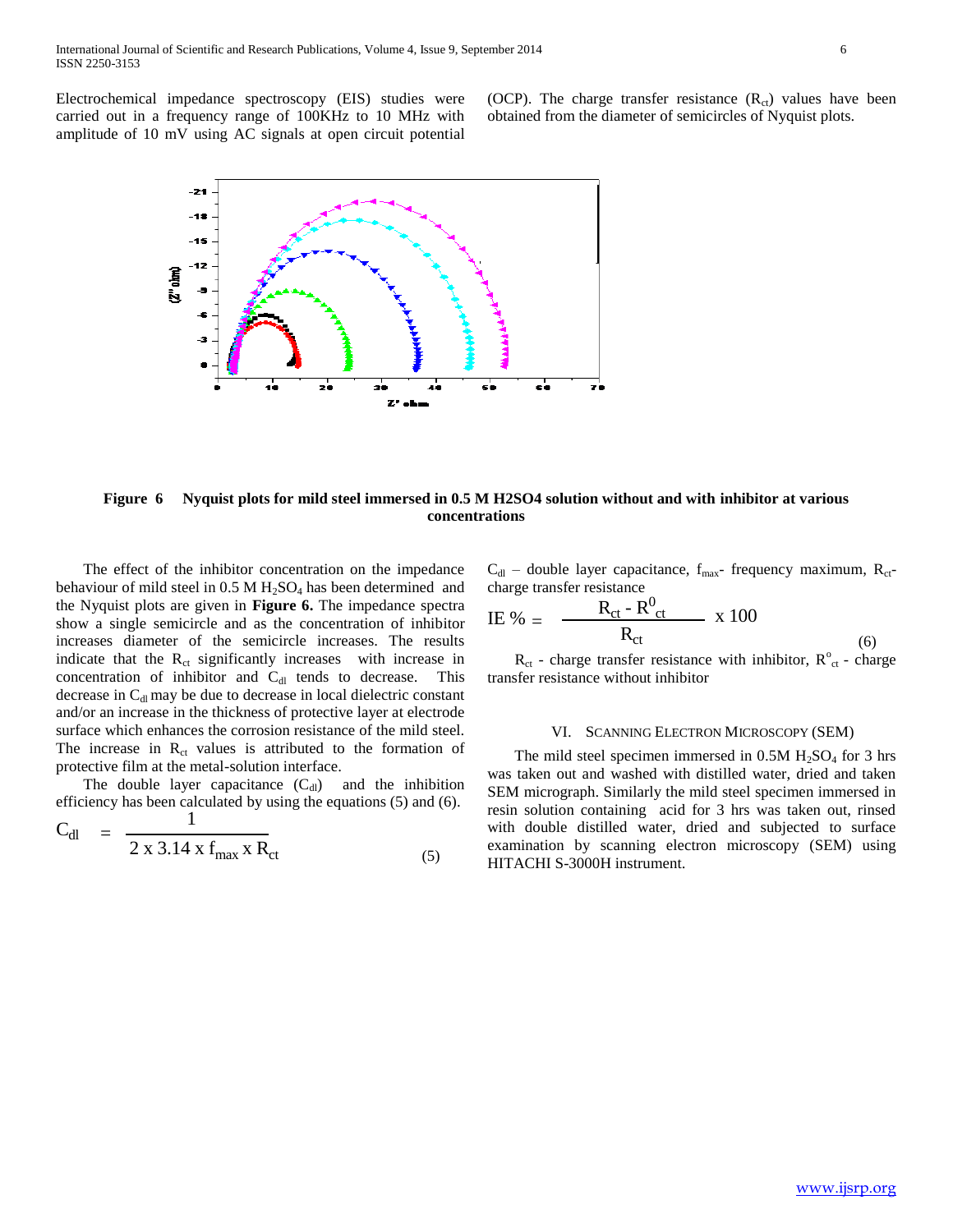

**Figure 7 SEM micrograph without inhibitor**

 Scanning Electron Microscopy (**SEM**) is a wonderful technique to examine the surface features with better understanding. In the present work the SEM micrograph of mild steel in  $0.5$  M  $H<sub>2</sub>SO<sub>4</sub>$  solution in the absence and presence of inhibitor after 3hours exposure is given in **Figure 7 and Figure 8**.

 The SEM image shows that the mild steel was affected by uninhibited solution of sulfuric acid and holes are formed due to pitting corrosion, however in the presence of inhibitor no holes are found in the SEM image **Figure 8**. This is due to the adsorption of inhibitor and shielding the mild steel surface from corrosion.

## VII. CONCLUSIONS

- **1.** CLS has been found to be a good corrosion inhibitor for mild steel in  $0.5M H<sub>2</sub>SO<sub>4</sub>$  medium.
- **2.** The Inhibition efficiency (%) and corrosion resistance of the mild steel increased with increase in inhibitor concentrations.
- **3.** The Tafel polarization curves indicate that it is a mixed type inhibitor.
- 4. The present system obeys Langmuir Adsorption Isotherm.

 SEM images show that the corrosion of the mild steel is due to pitting and the addition of inhibitor protects the mild steel surface from the corrosion.

#### **REFERENCES**

- [1] A. Veawab, P. Totinwachwuthikul and A. Chakma, "Investigation of Low-Toxic Corrosion Inhibitors for Carbon Dioxide Separation Process Using Aqueous MEA Solvent," Industrial & Engineering Chemistry Research, Vol. 40, No. 22, 2001, pp. 4771-4777.
- [2] M. Lagrenee, B. Mernari, M. Bouanis, M. Traisnel, F. Bentiss, "Study of the mechanism and inhibiting efficiency of 3,5-bis(4-methylthiophenyl)- 4H-1,2,4-triazole on mild steel corrosion in acidic media," ,Corros. Sci. ,vol. 44, no. 3, 2002, pp. 573–588.
- [3] Y. Wei, J.M. Yeh, H. Wang, X. Jia, C. Yang, D. Jin, " Synthesis , property and Electrochemical studies of Anticorrosion behavior of Aniline oligomers,"Polym. Mater. Sci. Eng. 74, 1996, 202
- [4] V. Muralidharan; K.L.N. Phani; S. Pitchumani; S. Ravichandran; S.V.K. Iyer, "Electrochemical investigation of corrosion and corrosion inhibition of iron in HCl medium,"J. Electrochem. Sci 142, 148 1995.



**Figure 8 SEM micrograph with inhibitor**

- [5] K.F. Khaled, N. Hackerman, " Investigation of the inhibitive effect of ortho-substituted anilines on corrosion of iron in 1 M HCl solutions," Electrochem. Acta 48, 2003, 2715
- [6] S. Sathiyanarayanan, S.K. Dhawan, D.C. Trivedi, K. Balakrishnan, "Soluble conducting poly ethoxy aniline as an inhibitor for iron in HCl," Corros. Sci. 33, 1992, 1831.
- [7] S. Sathiyanarayanan, K. Balakrishnan, S.K. Dhawan, D.C. Trivedi, "Prevention of Corrosion of iron in acidic media using poly(o-methoxyaniline)," Electrochim. Acta 39, 831,1994.
- [8] Sakhalkar, S. S. Hirt, D. E. Langmuir, "Admicellar polymerization of polystyrene on glass fibers," Journals of elastomer and plastics,11(9), 1995, pp. 3369-3373.
- [9] Lai, C. L, Harwell, J. H, O'Rear, E. A. Komatsuzaki, S. Arai, J. Nakakawaji, T. Ito, Y., Langmuir, "The Inhibition of Corrosion of Mild Steel in 0.5 M Sulfuric acid Solution in the presence of Telechelic Bromine Terminated Poly (Ethylene Oxide) ," RJBPCS.11, 1995,905.
- [10] Funkhouser, G. P. Arevalo, M. P. Glatzhofer, D. T. O'Rear, E., Langmuir, "Synthesis, Characterization of Telechelic Bromine Terminated Poly (Ethylene Oxide) and its inhibition effect on mild steel corrosion in sulfuric acid, " RJBPCS .1995, 1443.
- [11] Grady, B. P. O'Rear, E. A. Penn, L. S. Pedicini, A., " Polymerization of Styrene-Isoprene on Glass," Polym. Compos. Vol 19, 1998, 579-587.
- [12] O. Olivares, N.V. Likhanova, B. Go' mez, J. Navarrete, M.E. Llanos-Serrano, E. Arce, J.M. Hallen, "Corrosion Inhibition of Carbon Steel by Cationic Surfactants in 0.5 M HCl Solution," Appl. Surf. Sci. 252 , 2006, 2894.
- [13] A.M. Pharhad Hussain, A. Kumar, "Electrochemical synthesis and characterization of chloride doped polyaniline," Bull. Mater. Sci. 26 , 2003, 329
- [14] Al-Luaibi Salah S.,. Azad .S.,. Taobi Abdel-Amir, H., "Thermodynamic properties of Amino melamine Formaldehydeas corrosion inhibitor for steel in sulfuric acid solution,"J. Mater. Environ. Sci., 2, 2011,148.
- [15] L.R. Chauhan, G. Gunasekaran, "Corrosion inhibition of mild steel by plant extract in dilute HCl medium," Corros Sci. 49 , 1143,2007.
- [16] Olusegun K. Abiola, J.O.E. Otaigbe, "The effects of phyllanthus amarus extract on corrosion and kinetics of corrosion processof aluminium in alkaline solution," Corros Sci. 51 , 2009,2790.
- [17] M.A. Quraishi, Ambrish Singh, Vinod Kumar Singh, Dileep Kumar Yadav, Ashish Kumar Singh, "Green approach to corrosion inhibition of mild steel in hydrochloric acid and sulphuric acid solutions by the extract of Murraya koenigii leaves,"Mater Chem Phys. 122 ,2010, 114.
- [18] P.C.Okafor, M.E. Ikpi, I.E. Uwah, E.E. Ebenso, U.J. Ekpe, S.A. Umoren, "Inhibitory action of Phyllanthus amarus extracts on the corrosion of mild steel in acidic media,"Corros Sci. 50 ,2008, 2310-2317.
- [19] A.M.Abdel-Gaber, B.A. Abd-El-Nabey, M.Saadawy, "The role of acid anion on the inhibition of the acidic corrosion of steel by lupine extract," Corros Sci., 51 ,2009, 1038.
- [20] Emeka E. Oguzie, , "Corrosion Inhibitive Effect and Adsorption Behaviour of Hibiscus Sabdariffa Extract on Mild Steel in Acidic solution," Mater Chem Phys. 99 , 2008, 441.